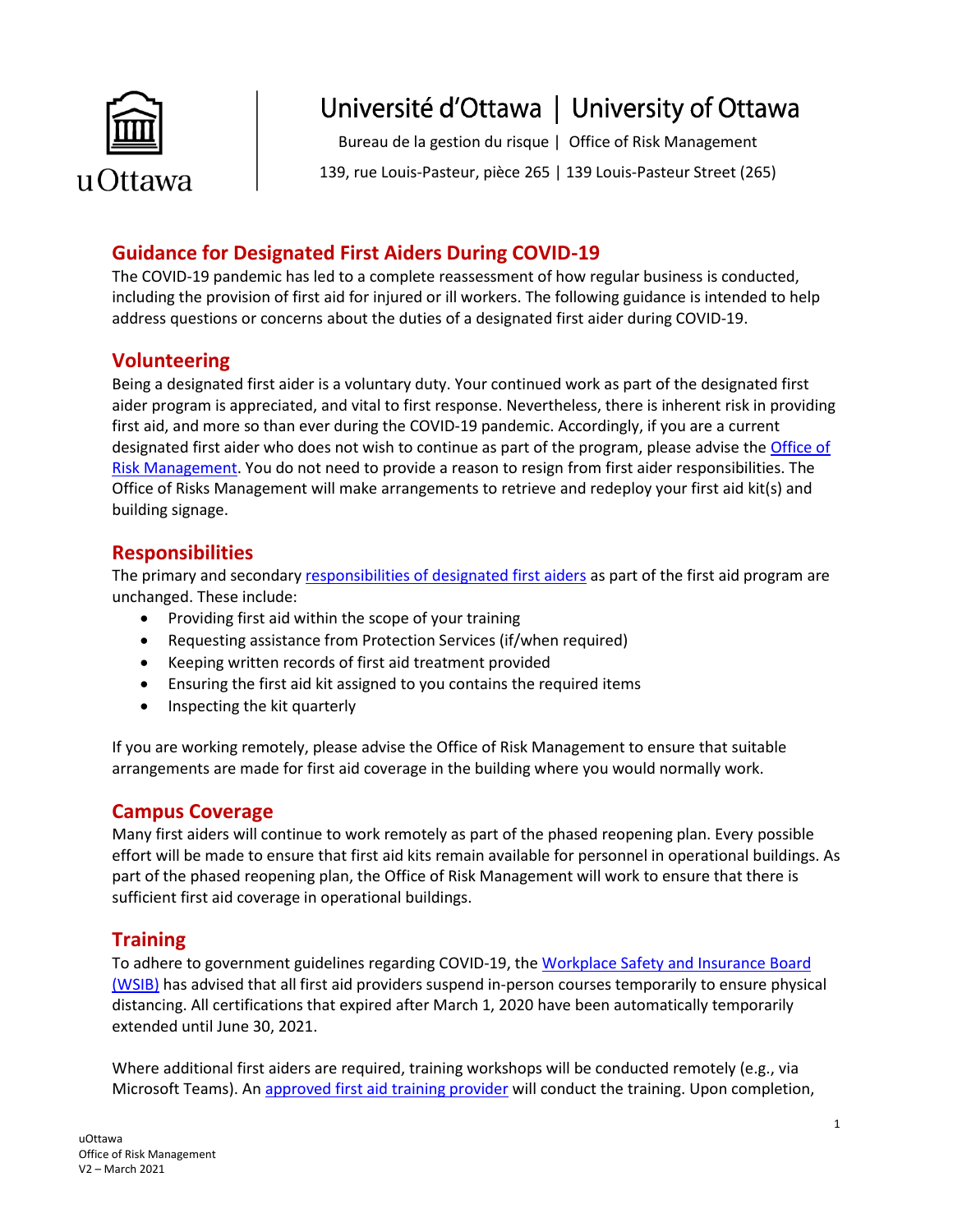

Bureau de la gestion du risque | Office of Risk Management

139, rue Louis-Pasteur, pièce 265 | 139 Louis-Pasteur Street (265)

the training provider will issue the participant an interim certificate for the knowledge acquisition portion of the workshop. Practical skills training will be completed at a future date when physical distancing restrictions have been lifted. In order for a participant to receive full credit for the workshop, the first aid provider must be able to evaluate their skills. The Office of Risk Management will maintain a list of persons requiring practical skills training.

# **Providing First Aid in the Context of COVID-19**

The following guidance is intended to assist in the provision of workplace first aid in the context of COVID-19. Personnel on campus must [fulfill minimum requirements](https://orm.uottawa.ca/my-safety/occupational-health-safety/covid-19) before coming to campus (such as self-assessments), so individuals in the workplace should not be symptomatic. The following guidance has been adapted for university use from the resources linked at the end of this document. **A first aider should always ensure their own health and safety prior to offering first aid.**

#### **General guidelines**

- Help the injured person to the extent reasonable, including:
	- o Providing first aid
	- o Requesting further assistance from Protection Services
	- o Providing comfort and reassurance to the injured person
- Maintain a physical distance of 2 metres (6 feet), where possible.
- Minimize contact with materials and equipment.
- Minimize the number of first aiders and other people in direct contact with the injured individual.
- Minimize contact with bodily fluids, saliva and respiratory droplets.
- Discard all personal protective equipment (PPE) following use or contamination.
- Wash hands and all affected surfaces with warm water and soap for at least 20 seconds. Where washing facilities are not readily available, use an alcohol-based sanitizer (at least 60% alcohol).
- Don PPE i[n accordance with recommended practices.](https://www.publichealthontario.ca/-/media/documents/ncov/ipac/ppe-recommended-steps) Please be diligent regarding use of PPE and conserve available supply, where possible to do so. PPE is recommended to include:
	- o Gloves
	- o Surgical / procedure mask
	- o Eye protection (goggles or face shield)
	- o Gown

#### **First Aid Assessment**

- Prior to attending the scene of a first aid call, assess remotely (what occurred, what level of intervention is required, to what extent there is reason to believe that there is a risk of COVID-19, etc.).
	- $\circ$  If major intervention is required (ambulance, hospital care, etc.) contact Protection Services for assistance in coordinating the response of civic authorities. Relay the information acquired to date.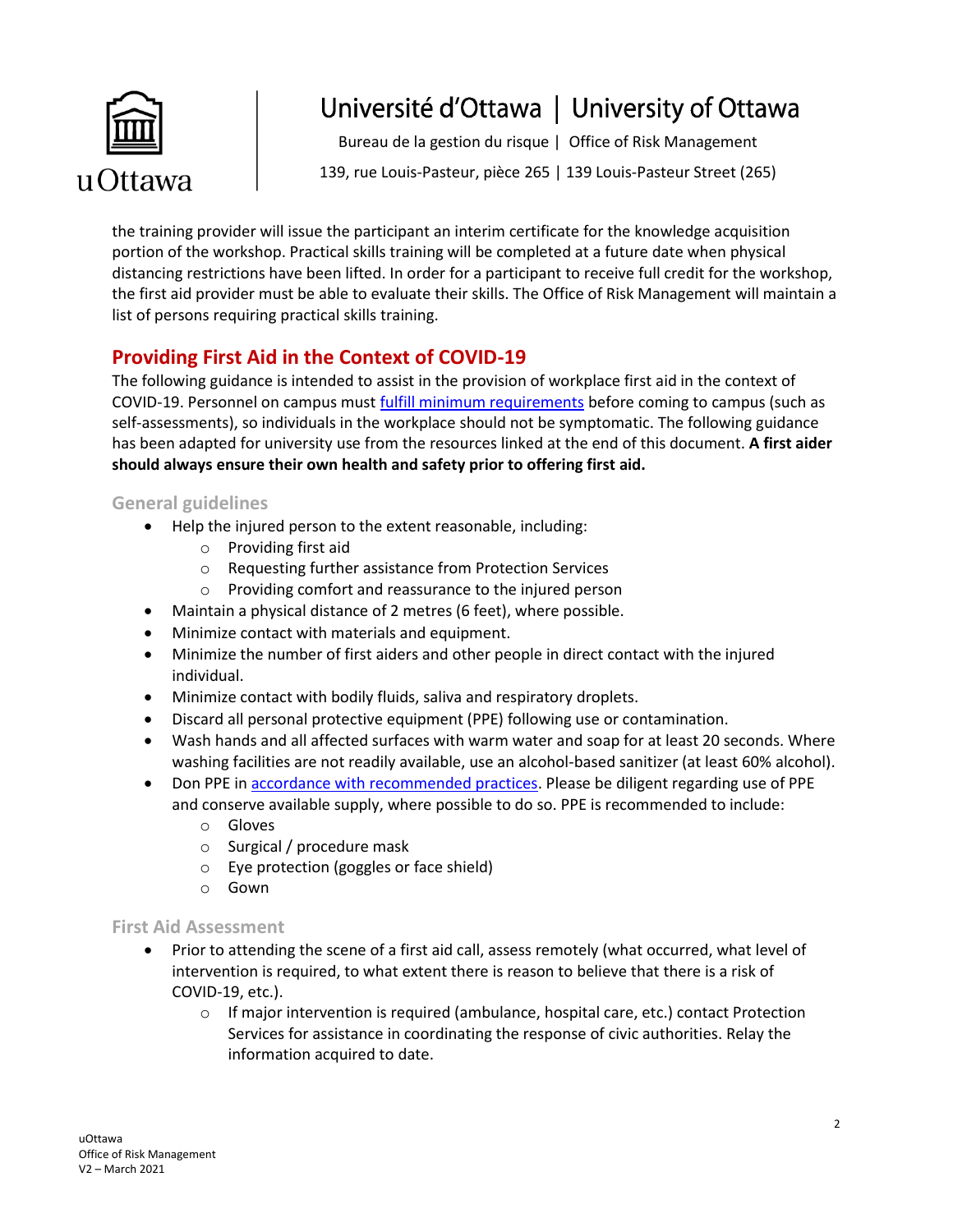

Bureau de la gestion du risque | Office of Risk Management

139, rue Louis-Pasteur, pièce 265 | 139 Louis-Pasteur Street (265)

 $\circ$  If minor intervention is required (bandaging, minor burn treatment, etc.) proceed to the scene and provide assistance. Protection Services may also be contacted for assistance. Relay the information acquired to date.

#### **Arrival on Scene**

- Upon arrival on the scene, maintain an initial physical distance of 2 metres and assess the situation, signs of injury and hazards in the area. Confirm with the injured person what occurred and ask about any underlying conditions or additional information. Proceed as follows:
	- o Minor injury (minor laceration, bruising, burn, etc.)
		- Suggest that the injured person self-treat while the first aider provides guidance and supplies from a physical distance (2 metres).
	- o Moderate injury / unable to self-treat
		- **Provide first aid treatment in accordance with training received.**
	- o Major injury / ambulance required
		- **Advise Protection Services.**
		- Provide first aid treatment in accordance with training received.
- Continuing providing first aid in accordance with training received until the arrival of relief (Protection Services, paramedics, etc.).

#### **Cardiopulmonary Resuscitation (CPR)**

- Check for signs of breathing, while maintaining distance (e.g., observe chest cavity).
- Contact Protection Services at ext. 5411 or 613-562-5411.
- [Locate the nearest,](https://www.google.com/maps/d/drive?state=%7B%22ids%22%3A%5B%221QlG21WkwDzyD9N1NT0mqgZDphsTD3vnU%22%5D%2C%22action%22%3A%22open%22%2C%22userId%22%3A%22117455414559903790955%22%7D&usp=sharing) **accessible** AED. Apply the pads to the injured person and follow the verbal instructions provided by the AED.
- Lay a cloth, towel, or clothing over the injured person's mouth and nose to prevent any potential spread of the virus through contaminated air or saliva.<sup>12</sup> If breathing resumes ensure the cloth is not interfering with respiration or causing choking.
- Conduct **compression-only CPR; do not give artificial respiration unless circumstances allow for such (bag-valve mask, drowning, etc.)**.
- During compressions, push hard and fast in the centre of the chest with one hand on top of the other. Time compressions to approximately 100-120 beats per minute.
- Do not stop compressions until the ambulance arrives or you observe signs of life. Inform paramedics of care provided.

#### **Incident Hand-Off**

- Relay information acquired during first aid intervention to relief personnel.
- Remove PPE.
	- o Immediately dispose of single-use items (gloves, disposable masks, etc.). Remove equipment without contaminating your person in accordance with the recommended [practices](https://www.publichealthontario.ca/-/media/documents/ncov/ipac/ppe-recommended-steps) and wash your hands.

 $\overline{\phantom{a}}$ 

<sup>&</sup>lt;sup>1</sup> Red Cross – [First Aid Protocols for an Unresponsive Person During COVID-19](https://www.redcross.ca/training-and-certification/first-aid-tips-and-resources/first-aid-tips/first-aid-protocols-for-an-unresponsive-person-during-covid-19)

<sup>2</sup> Lifesaving Society – Information Bulletin – [COVID-19 Resuscitation and First Aid Recommendations](https://www.lifesaving.ca/cmsUploads/lifesaving/File/Information%20Bulletin%20-%20Resuscitation%20%26%20First%20Aid%20Recommendations.pdf)